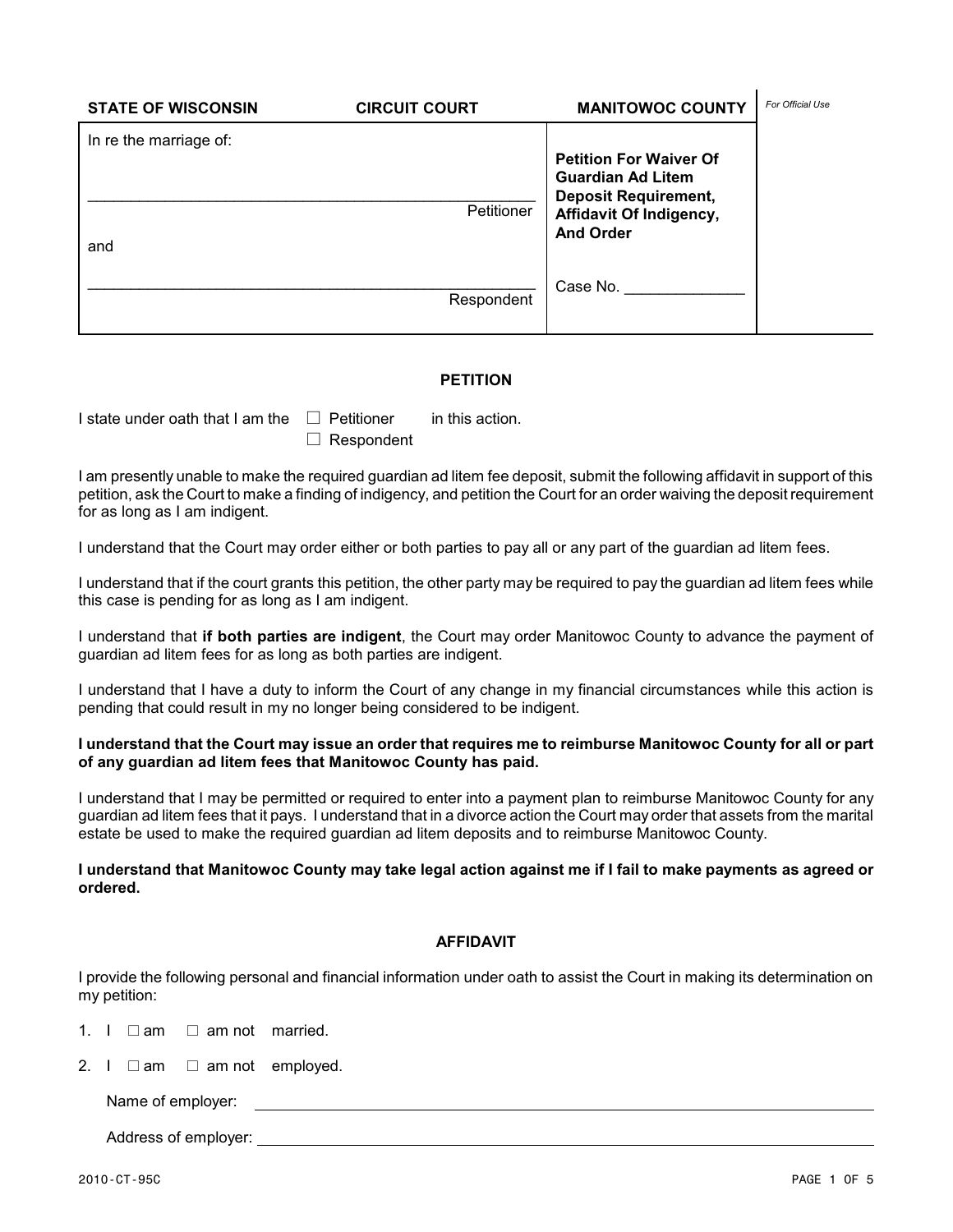| 3. | My gross pay is usually \$ ________________________ per pay period.                                                                                                                                                                                                                                                 |                                                                                                                                                                                                                                                                                                                                                                                                                                                                                                                                                                                                                                                               |               |                                                                                              |
|----|---------------------------------------------------------------------------------------------------------------------------------------------------------------------------------------------------------------------------------------------------------------------------------------------------------------------|---------------------------------------------------------------------------------------------------------------------------------------------------------------------------------------------------------------------------------------------------------------------------------------------------------------------------------------------------------------------------------------------------------------------------------------------------------------------------------------------------------------------------------------------------------------------------------------------------------------------------------------------------------------|---------------|----------------------------------------------------------------------------------------------|
|    | I am paid $\Box$ weekly $\Box$ every 2 weeks $\Box$ twice a month $\Box$ monthly.                                                                                                                                                                                                                                   |                                                                                                                                                                                                                                                                                                                                                                                                                                                                                                                                                                                                                                                               |               |                                                                                              |
|    | My take-home pay is \$ ____________________ per pay period.                                                                                                                                                                                                                                                         |                                                                                                                                                                                                                                                                                                                                                                                                                                                                                                                                                                                                                                                               |               |                                                                                              |
| 4. | I receive aid from the following programs:                                                                                                                                                                                                                                                                          |                                                                                                                                                                                                                                                                                                                                                                                                                                                                                                                                                                                                                                                               |               |                                                                                              |
|    | □ Food Stamps<br>$\Box$ Medical Assistance<br>$\Box$ Relief funded under public assistance<br>$\Box$ Relief under Wis. Stat. § 59.53(21)<br>□ Supplemental Security Income (SSI)<br>□ Veteran's Benefits under<br>Wis. Stat. § 45.351(1) or 38 U.S.C. §§ 501-562                                                    | \$ __________________________ per  □ week   □ month<br>$\sqrt{$\frac{1}{2}$}$ per $\Box$ week $\Box$ month                                                                                                                                                                                                                                                                                                                                                                                                                                                                                                                                                    |               | $\Box$ month<br>$\Box$ month<br>$\Box$ month<br>per $\Box$ week $\Box$ month                 |
|    | 5. I have the following other sources of income:                                                                                                                                                                                                                                                                    |                                                                                                                                                                                                                                                                                                                                                                                                                                                                                                                                                                                                                                                               |               |                                                                                              |
|    | $\Box$ Child Support<br>$\Box$ Disability<br>$\Box$ Pension<br>□ Social Security<br>$\Box$ Student loans/grants<br>□ Support/Maintenance<br>□ Unemployment Insurance/Compensation                                                                                                                                   | $\sqrt[6]{\begin{array}{c} \begin{array}{c} \end{array}}$ $\sqrt[6]{\begin{array}{c} \end{array}}$ $\sqrt[6]{\begin{array}{c} \end{array}}$ $\sqrt[6]{\begin{array}{c} \end{array}}$ $\sqrt[6]{\begin{array}{c} \end{array}}$ $\sqrt[6]{\begin{array}{c} \end{array}}$ $\sqrt[6]{\begin{array}{c} \end{array}}$ $\sqrt[6]{\begin{array}{c} \end{array}}$ $\sqrt[6]{\begin{array}{c} \end{array}}$ $\sqrt[6]{\begin{array}{c} \end{array}}$ $\sqrt[6]{\begin{array}{c} \$                                                                                                                                                                                      |               | $\Box$ month<br>$\Box$ month<br>$\Box$ month<br>$\Box$ month<br>$\Box$ month<br>$\Box$ month |
| 6. | I have the following cash assets:                                                                                                                                                                                                                                                                                   |                                                                                                                                                                                                                                                                                                                                                                                                                                                                                                                                                                                                                                                               |               |                                                                                              |
|    | □ Cash on hand<br>$\Box$ Checking account<br>$\Box$ Savings account<br>□ Money Market account<br>□ Money owed me by others                                                                                                                                                                                          | \$<br>$\frac{1}{2}$<br><u> 1989 - Johann John Harry Barbara, martin a bhaile an t-Alban an t-Alban an t-Alban an t-Alban an t-Alban an t-Alban an t-Alban an t-Alban an t-Alban an t-Alban an t-Alban an t-Alban an t-Alban an t-Alban an t-Alban an t-</u><br>$\qquad \qquad \bullet$<br>$\begin{picture}(20,10) \put(0,0){\vector(1,0){100}} \put(15,0){\vector(1,0){100}} \put(15,0){\vector(1,0){100}} \put(15,0){\vector(1,0){100}} \put(15,0){\vector(1,0){100}} \put(15,0){\vector(1,0){100}} \put(15,0){\vector(1,0){100}} \put(15,0){\vector(1,0){100}} \put(15,0){\vector(1,0){100}} \put(15,0){\vector(1,0){100}} \put(15,0){\vector(1,0){100}} \$ |               |                                                                                              |
|    | 7. I am entitled to receive or have received the following income tax refunds during the past year:                                                                                                                                                                                                                 |                                                                                                                                                                                                                                                                                                                                                                                                                                                                                                                                                                                                                                                               |               |                                                                                              |
|    | Federal in the amount of $\text{\$$                                                                                                                                                                                                                                                                                 |                                                                                                                                                                                                                                                                                                                                                                                                                                                                                                                                                                                                                                                               |               |                                                                                              |
|    | 8. I own the following vehicles (including, but not limited to, ATVs, boats, cars, motorcycles, tractors, and trucks):                                                                                                                                                                                              |                                                                                                                                                                                                                                                                                                                                                                                                                                                                                                                                                                                                                                                               |               |                                                                                              |
|    | YEAR/MAKE/MODEL<br>VALUE                                                                                                                                                                                                                                                                                            | <b>LOAN BALANCE</b><br>$\frac{1}{2}$                                                                                                                                                                                                                                                                                                                                                                                                                                                                                                                                                                                                                          | <b>EQUITY</b> | $\frac{1}{2}$                                                                                |
|    | $\frac{1}{2}$ $\frac{1}{2}$ $\frac{1}{2}$ $\frac{1}{2}$ $\frac{1}{2}$ $\frac{1}{2}$ $\frac{1}{2}$ $\frac{1}{2}$ $\frac{1}{2}$ $\frac{1}{2}$ $\frac{1}{2}$ $\frac{1}{2}$ $\frac{1}{2}$ $\frac{1}{2}$ $\frac{1}{2}$ $\frac{1}{2}$ $\frac{1}{2}$ $\frac{1}{2}$ $\frac{1}{2}$ $\frac{1}{2}$ $\frac{1}{2}$ $\frac{1}{2}$ |                                                                                                                                                                                                                                                                                                                                                                                                                                                                                                                                                                                                                                                               |               | $\frac{1}{2}$                                                                                |
|    | $\frac{1}{2}$ $\frac{1}{2}$ $\frac{1}{2}$ $\frac{1}{2}$ $\frac{1}{2}$ $\frac{1}{2}$ $\frac{1}{2}$ $\frac{1}{2}$ $\frac{1}{2}$ $\frac{1}{2}$ $\frac{1}{2}$ $\frac{1}{2}$ $\frac{1}{2}$ $\frac{1}{2}$ $\frac{1}{2}$ $\frac{1}{2}$ $\frac{1}{2}$ $\frac{1}{2}$ $\frac{1}{2}$ $\frac{1}{2}$ $\frac{1}{2}$ $\frac{1}{2}$ |                                                                                                                                                                                                                                                                                                                                                                                                                                                                                                                                                                                                                                                               |               | $\sim$                                                                                       |
|    | 9. I own the following real estate:                                                                                                                                                                                                                                                                                 |                                                                                                                                                                                                                                                                                                                                                                                                                                                                                                                                                                                                                                                               |               |                                                                                              |
|    |                                                                                                                                                                                                                                                                                                                     | VALUE:<br>EQUITY:                                                                                                                                                                                                                                                                                                                                                                                                                                                                                                                                                                                                                                             |               |                                                                                              |
|    | ADDRESS:<br>■ Residence □ Rental Property □ Land Only                                                                                                                                                                                                                                                               | VALUE:<br>MORTGAGE BALANCE: \$<br>EQUITY:                                                                                                                                                                                                                                                                                                                                                                                                                                                                                                                                                                                                                     |               |                                                                                              |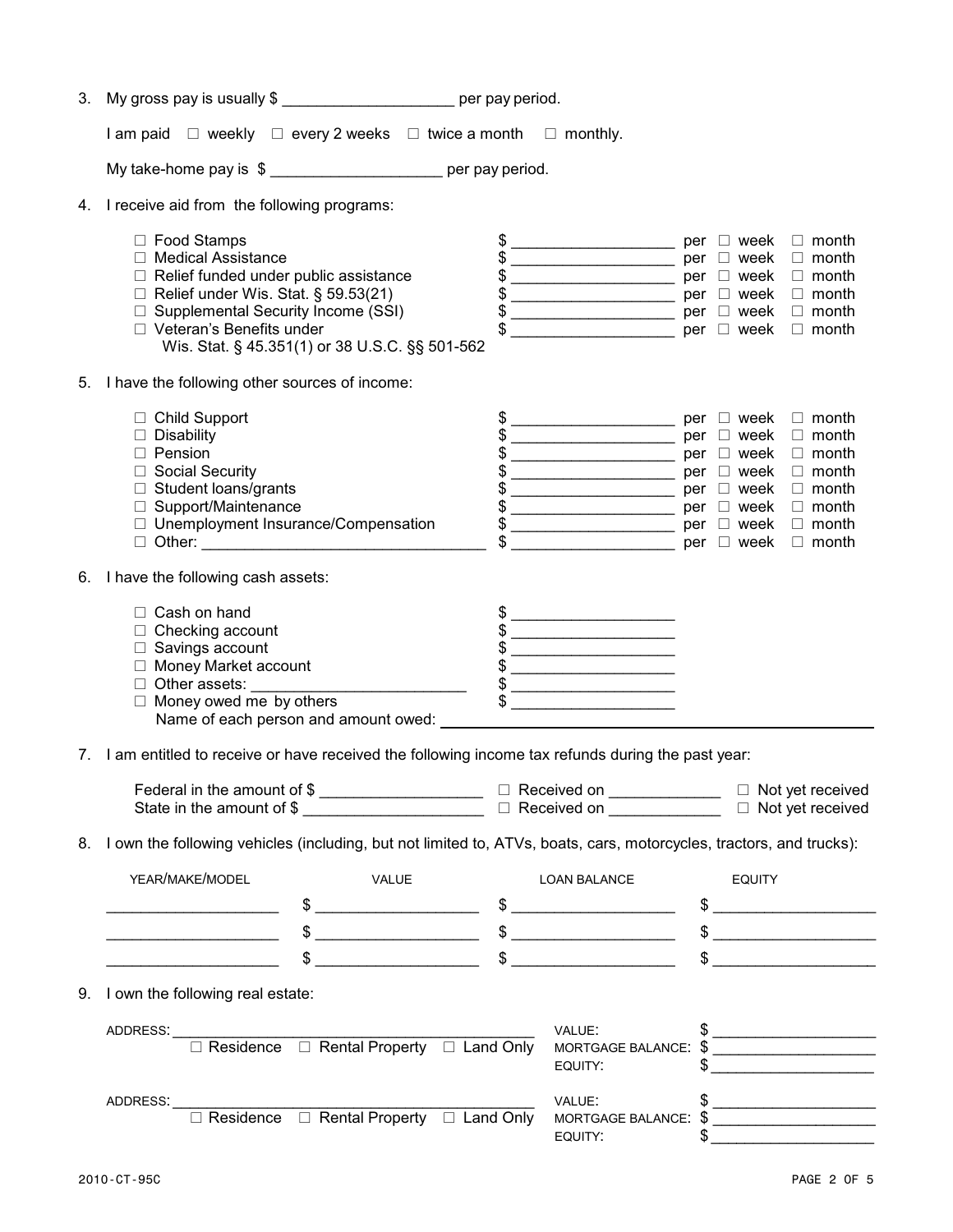10. I own household furnishings with a total value of \$

11. I own the following other individual assets valued over \$200 each:

| <b>ITEM</b> | VALUE |
|-------------|-------|
|             | Φ     |
|             | Ψ     |
|             | ۰D    |
|             | Φ     |
|             | D     |
|             |       |

12. I have the following debts:

| <b>PURPOSE</b>        | AMOUNT | <b>MONTHLY PAYMENT</b> |
|-----------------------|--------|------------------------|
| Mortgage<br>Auto loan |        |                        |
| Credit cards          |        |                        |
| Other:                |        |                        |
|                       |        |                        |
|                       |        |                        |

13. I have the following monthly expenses:

| <b>EXPENSE</b>                | <b>AMOUNT</b> |
|-------------------------------|---------------|
| Auto Loan                     | \$            |
| <b>Credit Card</b>            | \$            |
| Cable TV                      | \$            |
| Cell Phone                    | S             |
| Child Care Expense            | \$            |
| Child Support Paid to Another | S             |
| Groceries                     | \$            |
| Installment/Revolving Loans   |               |
| Insurance                     | \$            |
| <b>Internet Service</b>       | \$            |
| <b>Meals Outside Home</b>     | \$            |
| Medical/Dental                |               |
| Mortgage                      | \$            |
| <b>Recreational Activity</b>  | \$            |
| Rent                          | \$            |
| <b>Student Loans</b>          | \$            |
| Telephone (land line)         | \$            |
| <b>Tuition/Books</b>          | \$            |
| Transportation                | \$            |
| <b>Utilities</b>              | \$            |
| Other:                        | \$            |
|                               | \$            |
|                               | \$            |
| TOTAL:                        | \$            |

14.  $I \square$  do not smoke.

 $\Box$  smoke and I spend the following amount on smoking each month:  $\$\_\_\_\_\_\_\_\_\_\_\_\_\_\_\_\_\_\_\_\_\_\_\_\_$ .

15.  $I \square$  do not drink alcohol,

 $\Box$  drink alcohol and I spend the following amount on alcohol each month: \$ \_\_\_\_\_\_\_\_\_\_\_\_\_\_\_\_\_\_\_.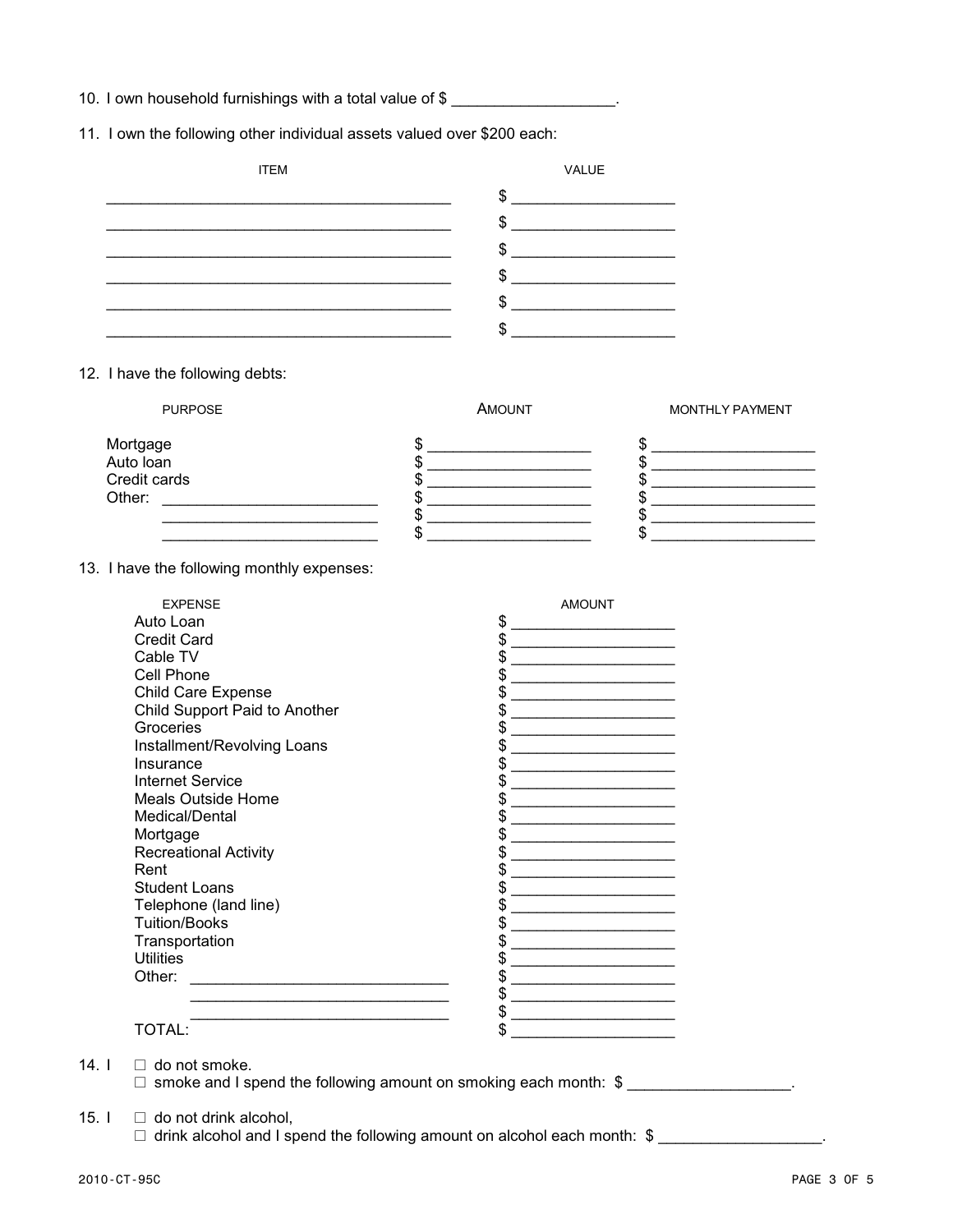|  | 16. My household consists of myself and | others: |
|--|-----------------------------------------|---------|
|  |                                         |         |

| Full name: | Relationship: | Under age 18: $\Box$ Yes $\Box$ No |  |
|------------|---------------|------------------------------------|--|
| Full name: | Relationship: | Under age 18: $\Box$ Yes $\Box$ No |  |
| Full name: | Relationship: | Under age 18: $\Box$ Yes $\Box$ No |  |
| Full name: | Relationship: | Under age 18: $\Box$ Yes $\Box$ No |  |
| Full name: | Relationship: | Under age 18: $\Box$ Yes $\Box$ No |  |

17. The other members of my household have monthly income totaling the amount of \$ from:

 $\square$  Wages  $\square$  Pension  $\Box$  Social Security  $\Box$  Unemployment Insurance  $\Box$  Disability  $\Box$  Supplemental Security Income  $\Box$  Food Stamps  $\Box$  Relief funded under public assistance  $\Box$  Relief under Wis. Stat. § 59.53(21)  $\Box$  Student loans/grants  $\Box$  Support/Maintenance □ Other: <u>\_\_\_\_\_\_\_\_\_\_\_\_\_\_\_\_\_\_\_\_\_\_\_\_</u>

18. I have the following unusual expenses, other than ordinary living expenses, or unusual circumstances that I would like the Court to consider in making its determination with respect to my petition:

I have provided the foregoing personal and financial information under oath in support of my petition for a waiver of the guardian ad litem fee deposit requirement in this case. If this form did not provide sufficient room for my answers, I have attached supplemental pages and I swear or affirm that the information I have provided is complete, true, and correct. I understand that I am required to immediately notify the Court if my financial situation changes.

**Signature** 

**Date** 

Address:

Telephone:

STATE OF WISCONSIN

MANITOWOC COUNTY

Subscribed and sworn to before me on this \_\_\_\_\_ day of \_\_\_\_\_\_\_\_\_\_\_\_\_\_\_\_\_\_\_\_\_\_ 20\_\_\_.

) ss

\_\_\_\_\_\_\_\_\_\_\_\_\_\_\_\_\_\_\_\_\_\_\_\_\_\_\_\_\_\_\_\_\_\_ Notary Public/Court Official My commission expires \_\_\_\_\_\_\_\_\_\_\_\_\_\_.